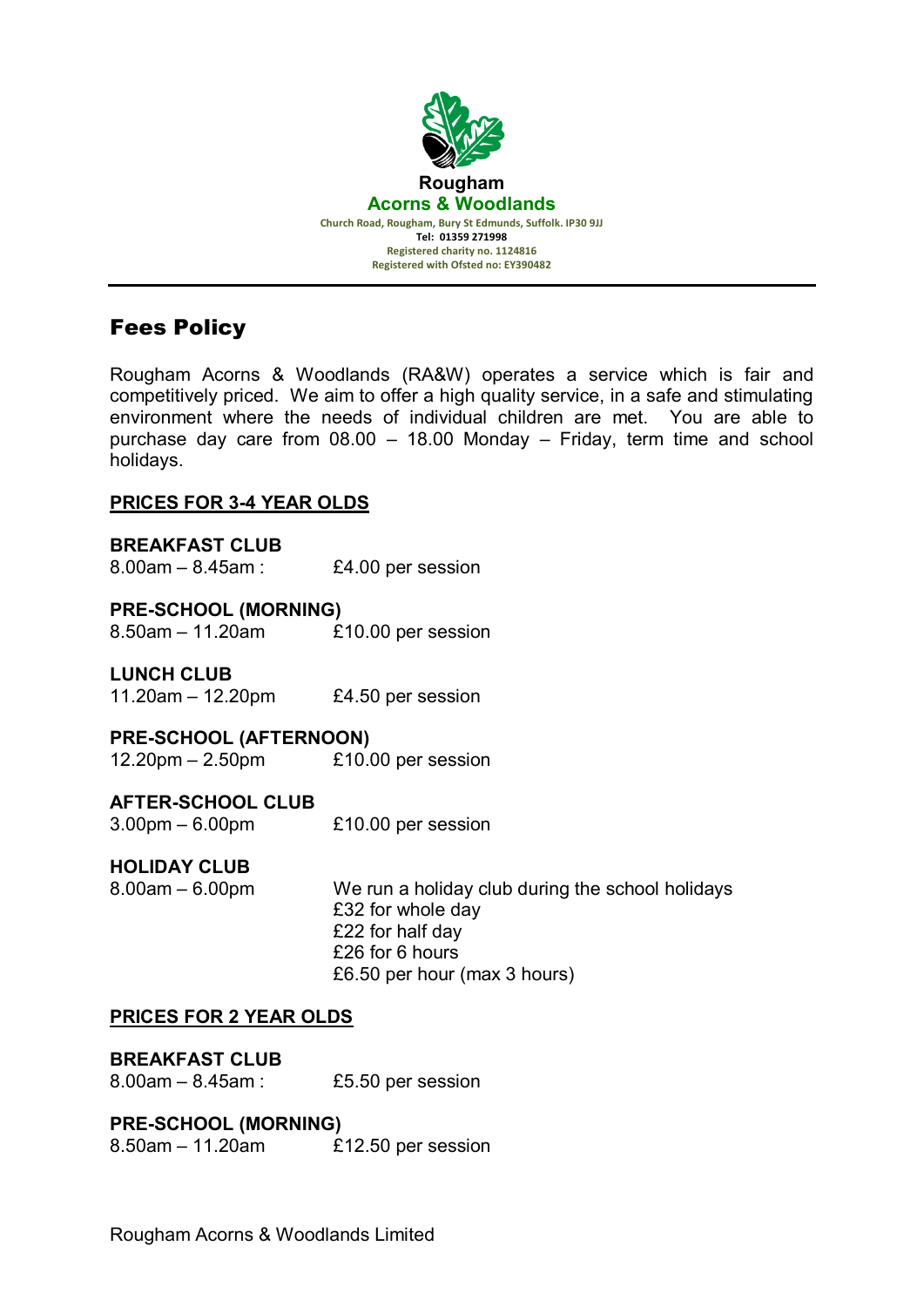## **LUNCH CLUB**

11.20am – 12.20pm £5.50 per session

**PRE-SCHOOL (AFTERNOON)** 12.20pm – 2.50pm £12.50 per session

## **AFTER-SCHOOL CLUB**

| $3.00$ pm $-6.00$ pm | £12.50 per session |
|----------------------|--------------------|
|----------------------|--------------------|

#### **HOLIDAY CLUB**

| $8.00am - 6.00pm$ | £47.00 for whole day |
|-------------------|----------------------|
|                   | £32 for half day     |
|                   | £36 for 6 hours      |

Conditions may apply Loyalty and sibling discounts may apply **All children must enrol before starting.**

#### **Sickness**

If a child is absent due to sickness or other reasons the fee will remain in place as RA&W will have kept their place open and still have to employ and pay staff. In the case of continuing illness please speak to the Co-ordinator as fees for such absences are at the discretion of the Committee.

#### **Holidays**

RA&W is currently closed on all Bank Holidays thus no fee is collected for these days. If a child has a planned holiday that falls during term time the fee will remain in place as RA&W will have kept their place open and still have to employ and pay staff.

#### **Payment of fees**

Invoices are sent out on a monthly basis. You can pay by either BACS into our account, cash or cheque. Any cheques which are returned for any reason will be charged with the bank charges incurred by ourselves. We accept childcare vouchers.

#### **Late payment of fees**

Fees should be paid within 30 days. If payment is not made within this timescale a reminder will be sent to the parent/carer and payment should be received within 14 days or the parents need to speak to the Co-ordinator. If fees continue to be outstanding the parent will be sent a further letter asking for fees to be paid within 14 days upon receipt of the letter or proceedings through the small claims court will be instigated to reclaim the outstanding amount. Parents will also be asked to withdraw their child until the outstanding fee is paid. Any child who is receiving Early Years Funding will be able to remain at pre-school for their funded hours.

Should a problem arise concerning payment of fees parents should speak to the Coordinator as soon as possible to enable RA&W to come to an agreement regarding payment. Confidentially will be assured.